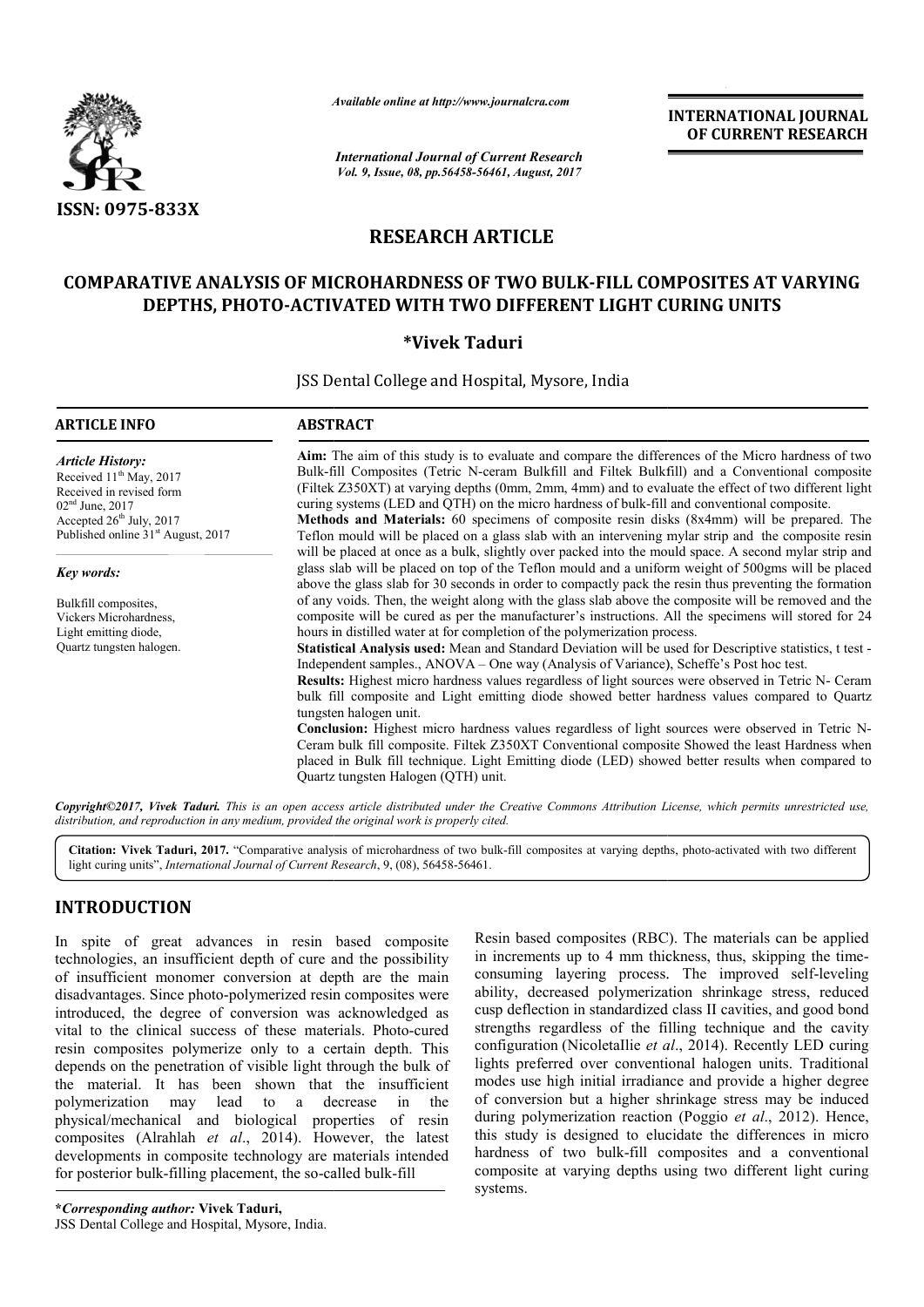# **MATERIALS AND METHODS**

| <b>Brand</b>                 | Lot No.  | Manufacturer        | Type                                         | Composition                                                                                                                                                                                                                                                                                                  |
|------------------------------|----------|---------------------|----------------------------------------------|--------------------------------------------------------------------------------------------------------------------------------------------------------------------------------------------------------------------------------------------------------------------------------------------------------------|
| Filtek <sup>TM</sup> Z350 XT | N-726116 | 3M ESPE             | Nanofilled<br>conventional<br>composite      | Bis-GMA, UDMA, TEGDMA, PEGDMA, Bis-EMA<br>20nm nanosilica fillers, 5-20nm agglomerated zirconia/silica<br>particles, 0.6-1.4um clusters particle size, 78 wt%<br>AUDMA, UDMA and 1, 12-dodecane-DMA                                                                                                          |
| Filtek Bulkfill              | N-718486 | 3M ESPE             | Nanofilled<br>bulkfill<br>packable composite | Fillers are a combination of a non-agglomerated/non-aggregated<br>20 nm silica filler, a non-agglomerated/non-aggregated 4 to 11<br>nm zirconia filler, an aggregated zirconia/silica cluster filler<br>(comprised of 20 nm silica and 4 to 11 nm zirconia particles) and<br>a ytterbium trifluoride filler. |
|                              |          |                     |                                              | The inorganic filler loading is about $76.5\%$ by weight $(58.4\%$ by<br>volume)                                                                                                                                                                                                                             |
| Tetric<br>N-Ceram Bulkfill   | R-77064  | Ivoclar<br>Vivadent | Nanohybrid bulkfill<br>packable composite    | Dimethacrylates (19–21% weight), fillers consist of barium glass,<br>prepolymer, ytterbium trifluoride and mixed oxide<br>Additives, catalysts, stabilizers and pigments are additional<br>contents $(< 1.0\%$ weight                                                                                        |

**Table 1. Composition of the composite resins**

## I. Grouping:



#### **ii.Specimen Preparation**

#### **a.Bulk fill Technique**

The Teflon mould was placed on a glass slab with an intervening mylar strip and the composite resin will be placed at once as a bulk, slightly over packed into the mould space. A second mylar strip and glass slab was placed on top of the Teflon mould and a uniform weight of 500gms will be placed above the glass slab for 30 seconds in order to compactly pack the resin thus preventing the formation of any voids. Then, the weight along with the glass slab above the composite was removed and the composite was cured as per the manufacturer's instructions. All the specimens were stored for 24 hours in distilled water for completion of the polymerization process.

#### **b.Incremental Technique**

The Teflon mould was placed on a glass slab with an intervening mylar strip and the composite resin was placed in two increments of 2 mm each using oblique layering technique

and further followed by the steps as described in the bulk fill technique.

#### **iii. Sectioning of the specimen**

The prepared composite specimen with the dimension of 8mm diameter and 4mm height will be sectioned at the level of 2mm using a diamond disc along with the coolant so as to determine the micro hardness at varying depths.

#### **iv. Polishing of the specimen**

The Composite specimens were polished with the 1200 grit Silicon carbide paper on top and bottom surface to remove the resin rich layer.

#### **v. Evaluation of Vickers Hardness**

The micro hardness was measured using the Vickers hardness testing machine. Three indentations were made using a force of 100grams for 10seconds on each surface, i.e. top surface (0 mm), mid surface (2 mm) and bottom surface (4 mm) and the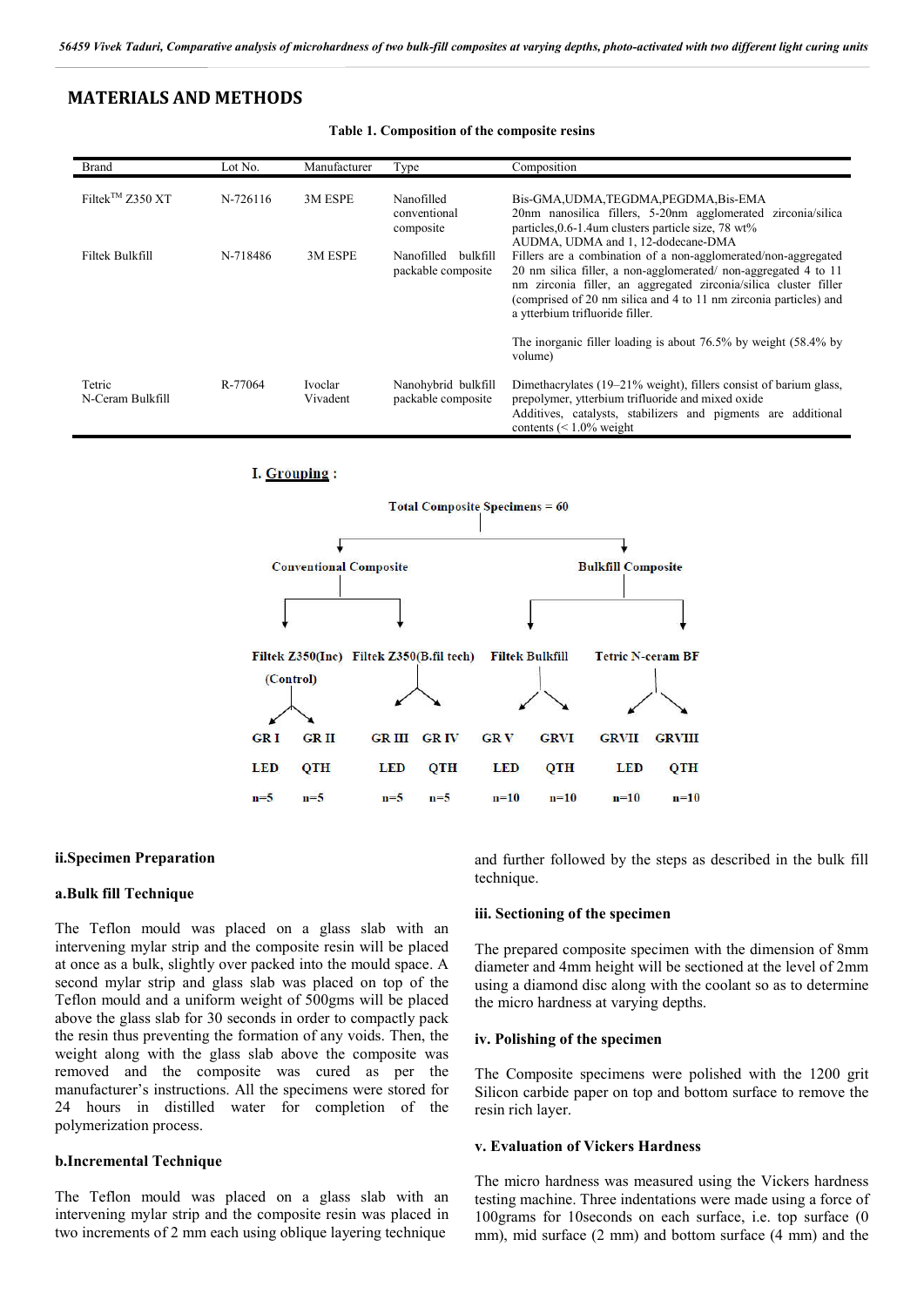average of three indentations were used for the statistical analysis.

# **RESULTS**

Highest micro hardness values regardless of light sources were observed in Tetric N- Ceram bulk fill composite and Light emitting diode showed better hardness values compared to Quartz tungsten halogen unit. The Filtek Z350XT conventional composite showed the least hardness values on all the surfaces when placed in bulk fill technique.



**Graph 1. Mean Vickers hardness of the composite resins at varying depths cured with Light emitting diode(LED)**





# **DISCUSSION**

Resin composites are widely used in restorative dentistry and specifically in posterior restorations, putting the material under constant masticatory stresses. Resin composites with better mechanical properties have been developed over these years. One of the most important parameters deciding the resin composites resistance to stress is the depth of cure. The effectiveness of cure depends on the filler particle type, size, quantity and on the parameters (intensity, time and polymerization modes) of the lightsource (Yap and Soh, 2005) Effective cure of light-activated composites is also important to prevent cytotoxicity of inadequately polymerized material. Bulk- fill composites are new composite materials aimed to decrease the time taken to place the composite in the cavity by reducing the layers that have to be cured. They are also intended to minimize the shrinkage and the resulting stress by t masticatory stresses. Resin composites with better<br>ical properties have been developed over these years.<br>
<sup>2</sup> the most important parameters deciding the resin<br>
ites resistance to stress is the depth of cure. The<br>
eness o activated composites is also important to<br>of inadequately polymerized material.<br>are new composite materials aimed to<br>n to place the composite in the cavity by<br>hat have to be cured. They are also<br>the shrinkage and the resul using the same exposure time and light intensity used for the using the same exposure time and light intensity used for the regular composites (Finan *et al.*, 2013). Surface micro-hardness is considered to be important physical properties of resin composites and play a significant role in comparing and characterizing dental restorative materials. Micro-hardness is characterizing dental restorative materials. Micro commonly used for evaluation of the depth of cure and thus, also the efficiency of the curing lights. The possibility of insufficient monomer conversion and the limitations of depth commonly used for evaluation of the depth of cure and thus, also the efficiency of the curing lights. The possibility of insufficient monomer conversion and the limitations of depth of curing are one of the problems associ polymerized resin composites (Yaman *et al*., 2011). Evaluating the degree of conversion is considered to be a reliable method however; there is a high correlation between this method and the degree of conversion is considered to be a reliable method<br>however; there is a high correlation between this method and<br>the micro-hardness evaluation (Ihsan Hubbezoglu *et al.*, 2007). There were four basic types of curing lights introduced for the polymerization of light curable restorative materials including, Quartz tungsten halogen curing light (QTH), Plasma arc curing There were four basic types of curing lights introduced for the polymerization of light curable restorative materials including, Quartz tungsten halogen curing light (QTH), Plasma arc curing lights (PAC), light emitting di Argon laser curing units.

The most commonly used lights today in dentistry includes quartz tungsten halogen light and light emitting diode curing units. Hence, the present study is directed towards evaluating the efficiency of the regularly used light sources. LEDs are less energy-consuming compared to QTHs and are more efficient converters of electric power into visible blue light and do not generate high quantity of heat unlike quartz tungsten halogen energy-consuming compared to QTHs and are more efficient converters of electric power into visible blue light and do not generate high quantity of heat unlike quartz tungsten halogen lights hence do not require external co products on the market. LED"s have a life time of more than 10,000 hours. LED"s are resistant to shock and vibration consume less power for operation and has narrow band width products on the market. LED"s have a life time of more than 10,000 hours. LED"s are resistant to shock and vibration consume less power for operation and has narrow band width (Singh *et al.*, 2011). One of the aims of thi compare the effect of LED curing light and QTH curing light on the micro-hardness and the depth of cure of bulk-fill composites. In the present study the curing efficiency of a light emitting diode curing unit- blue phase C8(IvoclarVivadent) emitting diode curing unit- blue phase C8(IvoclarVivadent) was compared with a quartz tungsten halogen light -Translux energy (Heraus Kulzer). The efficiency of curing and the micro-hardness of resin composite cannot be evaluated by energy (Heraus Kulzer). The efficiency of curing and the micro-hardness of resin composite cannot be evaluated by study the top surface only. The bottom surface micro-hardness is more affected by light intensity and thus the effectiveness of is more affected by light intensity and thus the effectiveness of curing<sup>7</sup>. Based on this, micro-hardness of the bottom surface was also measured in this study. Hardness is defined as the resistance of a material to indentation or penetration, and this property is highly related to a material's strength and is used to evaluate the wear resistance and determine to which degree a material will deform under load. Surface hardness is generally accepted as an important property and valuable parameter (Yap, 2000). The results showed that the resin composite type, curing unit, and the bulk thickness are factors that affect the surface micro hardness value of the cured resin composite material. It showed that regardless of the curing unit used, Tetric N-ceram bulk fill resin composite had the highest surface micro hardness results. quartz tungsten halogen light and light emitting diode curing<br>units. Hence, the present study is directed towards evaluating<br>the efficiency of the regularly used light sources. LEDs are less of a material to indentation or penetration, and this s highly related to a material's strength and is used to he wear resistance and determine to which degree a will deform under load. Surface hardness is generally as an

Regardless of the light curing units (LCU) used; bottom surface hardness values were lower than those of the top surface in all tested materials. As light passes through the body of a composite, its intensity is greatly decreased due to the absorption and dispersion of light by filler particles and resin matrix. This decrease results in a gradation of cure; causing a decrease in the hardness level from the top surface to inwards (Khulood Al-Mansour *et al*., 2015) specimens were used to ensure a uniform polymerization. Since a minimum intensity of 400 mW/cm<sup>2</sup> has been suggested for routine polymerization (Fan et al., 2002). LCUs greater than hardness values were lower than those of the top surface in all tested materials. As light passes through the body of a composite, its intensity is greatly decreased due to the absorption and dispersion of light by filler